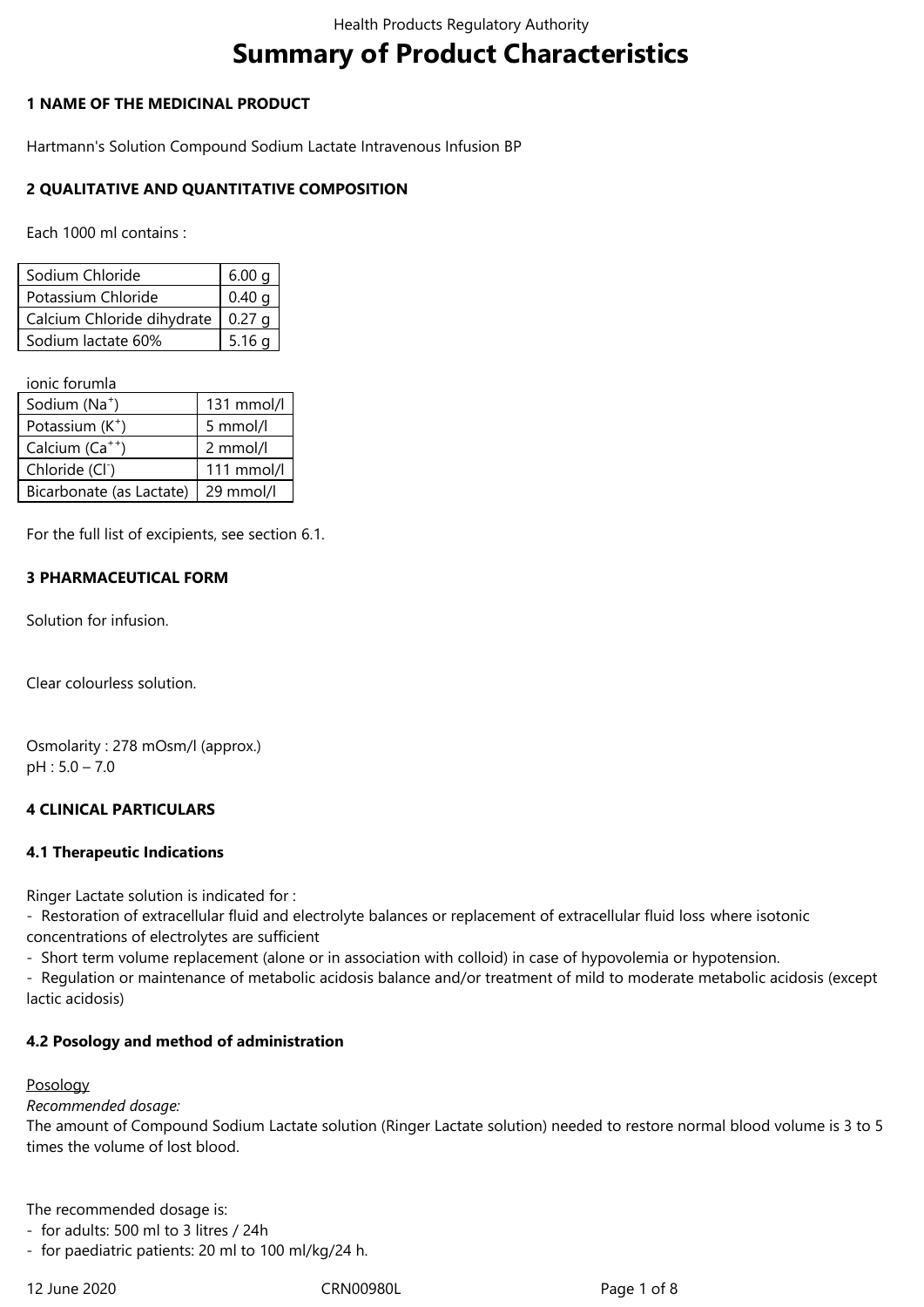Special clinical conditions, such as massive blood loss, burns, surgical drains, diarrhea, require additional adjustments of the necessary IV fluid volume.

Fluid balance, serum electrolytes and acid-base balance may need to be monitored before and during administration, with particular attention to serum sodium in patients with increased non-osmotic vasopressin release (syndrome of inappropriate antidiuretic hormone secretion, SIADH) and in patients co-medicated with vasopressin agonist drugs, due to the risk of hospital acquired hyponatraemia (see sections 4.4, 4.5 and 4.8).

Monitoring of serum sodium is particularly important for hypotonic fluids.

### Administration rate:

The infusion rate is usually 40 ml/kg/24h in adults.

In pediatric patients the infusion rate is 5 ml/kg/h in average but the value varies with age: 6‑8 ml/kg/h for infants, 4-6 ml/kg/h for toddlers, and 2-4 ml/kg/h for school children. In children with burns, the dose is on average 3.4 ml/kg/percent burn at 24 h post-burn and 6.3 ml/kg/per cent burn at 48 h. In severely head-injured children the dose is on average 2850  $ml/m<sup>2</sup>$ .

Infusion rate and total volume can be higher in surgery or in case of need.

Note:

- Infants and toddlers: age ranges from about 28 days to 23 months (a toddler is an infant who can walk)
- Children and School children: age ranges from about 2 years to 11 years

### Method of administration:

The administration is performed by intravenous route using sterile and non-pyrogenic equipment.

Hartmann's Solution tonicity: slightly hypotonic.

The infusion rate and volume depend on the age, weight, clinical condition (e.g. burns, surgery, head-injury, infections), and concomitant therapy should be determined by the consulting physician experienced in paediatric intravenous fluid therapy (see sections 4.4. and 4.8).

# **4.3 Contraindications**

Do not administer in case of:

- Extracellular hyperhydration or hypervolemia
- Severe renal insufficiency (with oliguria/anuria)
- Uncompensated cardiac failure
- Hyperkalaemia
- Hypernatraemia
- Hypercalcaemia
- Hyperchloraemia
- Metabolic alkalosis
- Severe metabolic acidosis
- Lactic acidosis
- Severe hepatocellular insufficiency or impaired lactate metabolism
- General oedema and ascitic cirrhosis
- Concomitant digitalis therapy and treatment with potassium-sparing diuretics (see section 4.5)

# **4.4 Special warnings and precautions for use**

The patient's clinical status and laboratory parameters (blood and urine electrolytes as well as acid-base balance) must be monitored during use of this solution. The plasma potassium level of the patient must be particularly closely monitored in patients at risk of hyperkalaemia.

Solutions containing sodium chloride should be carefully administered to patients with hypertension, heart failure, peripheral or pulmonary oedema, impaired renal function, pre-eclampsia, aldosteronism, or other conditions associated with sodium retention (see also section 4.5).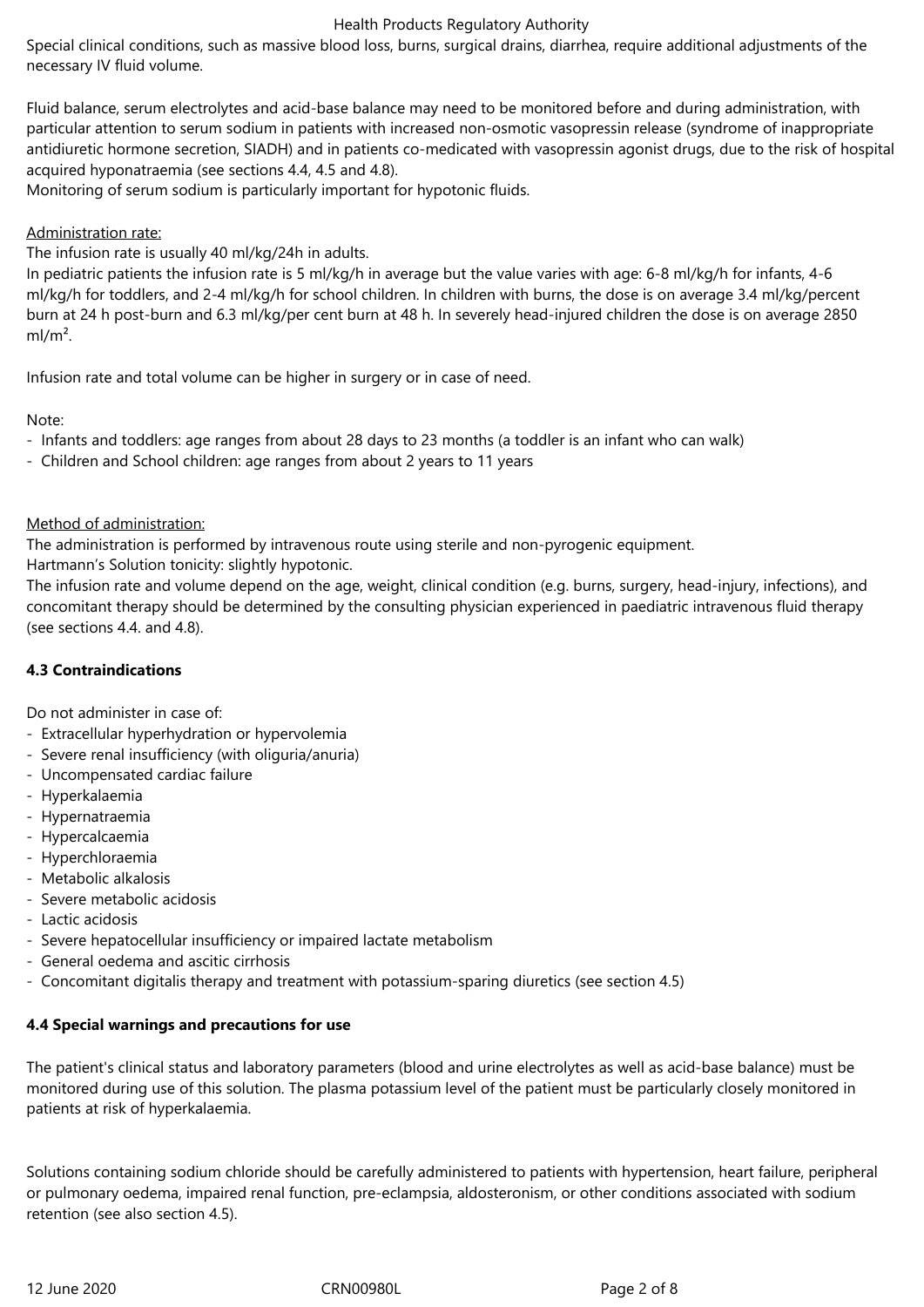Solutions containing potassium salts should be administered with caution to patients with cardiac disease or conditions predisposing to hyperkalemia such as renal or adrenocortical insufficiency, acute dehydration, or extensive tissue destruction as occurs with severe burns.

Although Ringer Lactate solution has a potassium concentration similar to the concentration in plasma, it is insufficient to produce a useful effect in case of severe potassium insufficiency and therefore it should not be used for this purpose.

Calcium chloride is irritant, therefore care should be taken to prevent extravasation during intravenous injection and intramuscular injection must be avoided. Solutions containing calcium salts should be given cautiously to patients with impaired renal function, or disease associated with elevated vitamin D concentrations such as sarcoidosis. They should be avoided in patients with calcium renal calculi, or a history of renal calculi. In case of concomitant blood transfusion and because of the presence of calcium, Ringer lactate solution must not be administered via the same infusion system because of the risk of coagulation.

Ringer lactate solution may cause metabolic alkalosis because of the presence of lactate ions.

Ringer lactate solution may not produce its alkalinizing action in patients with liver insufficiency since lactate metabolism may be impaired.

The solution containing lactate should be administered with particular care to neonates less than 3 months old.

During long term parenteral treatment, a convenient nutritive supply must be given to the patient.

High volume infusion must be used under specific monitoring in patients with cardiac or pulmonary failure, and in patients with non-osmotic vasopressin release (including SIADH), due to the risk of hospital-acquired hyponatraemia (see below).

Hyponatraemia.

Patients with non-osmotic vasopressin release (e.g. in acute illness, pain, post-operative stress, infections, burns, and CNS diseases), patients with heart-, liver- and kidney diseases and patients exposed to vasopressin agonists (see section 4.5) are at particular risk of acute hyponatraemia upon infusion of hypotonic fluids.

Acute hyponatraemia can lead to acute hyponatraemic encephalopathy (cerebral oedema) characterized by headache, nausea, seizures, lethargy and vomiting. Patients with cerebral oedema are at particular risk of severe, irreversible and life-threatening brain injury.

Children, women in the fertile age and patients with reduced cerebral compliance (e.g. meningitis, intracranial bleeding, cerebral contusion and brain oedema) are at particular risk of the severe and life-threatening brain swelling caused by acute hyponatraemia.

# **4.5 Interaction with other medicinal products and other forms of interactions**

# Drugs leading to an increased vasopressin effect

The below listed drugs increase the vasopressin effect, leading to reduced renal electrolyte free water excretion and may increase the risk of hospital acquired hyponatraemia following inappropriately balanced treatment with i.v. fluids (see sections 4.2, 4.4 and 4.8).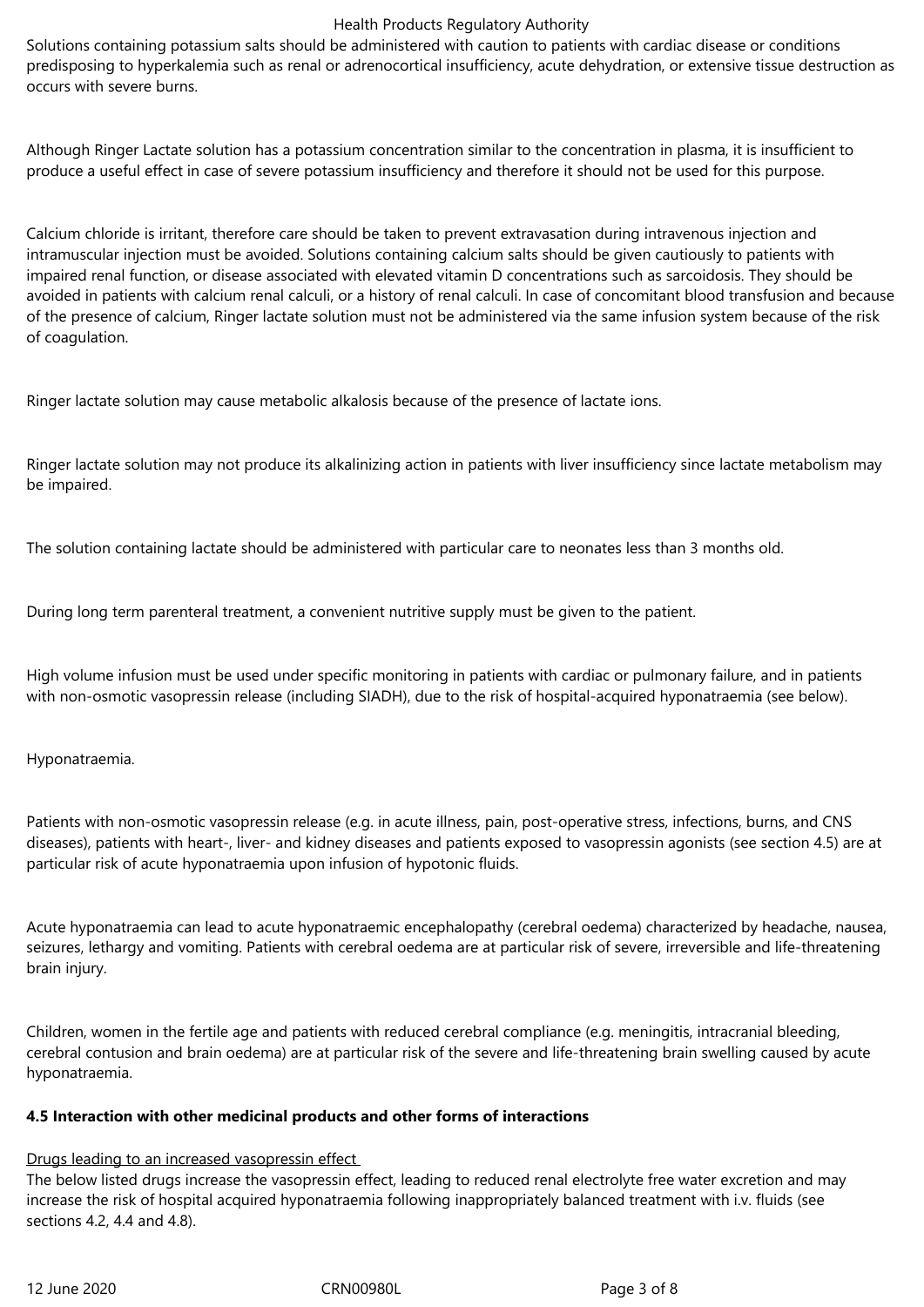- Drugs stimulating vasopressin release include:

Chlorpropamide, clofibrate, carbamazepine, vincristine, selective serotonin reuptake inhibitors,

3.4-methylenedioxy-N-methamphetamine, ifosfamide, antipsychotics, narcotics,

- Drugs potentiating vasopressin action include:

Chlorpropamide, NSAIDs, cyclophosphamide,

- Vasopressin analogues include:

Desmopressin, oxytocin, vasopressin, terlipressin.

Other medicinal products increasing the risk of hyponatraemia also include diuretics in general and antiepileptics such as oxcarbazepine.

# Interaction associated with sodium:

- Corticoids/Steroids and carbenoxolone which are associated with the retention of sodium and water (with oedema and hypertension).

# Interactions associated with calcium:

- Infusion in association with digitalis cardiac glycosides is contra-indicated because of the risk of severe to fatal cardiac arrhythmia particularly in the case of hypokalaemia

- Care should be taken in the concurrent use of thiazide diuretics or vitamin D because of the risk of hypercalcaemia resulting from reduced urinary clearance of calcium.

- Bisphosphonates, fluoride, some fluoroquinolones and tetracyclines which are less absorbed (lower availability) when administered with calcium.

# Interactions associated with potassium:

- Care should be taken in concurrent use of drugs containing potassium and drugs which have the potential for inducing hyperkalaemia, such as potassium-sparing diuretics given alone or in combination (such as spironolactone, triamterene, amiloride, potassium canrenoate), ACE inhibitors, angiotensin-II receptor antagonists, tacrolimus and ciclosporin.

### Interaction associated with lactate (which is metabolized into bicarbonate):

- Acidic drugs such as salicylates, barbiturates and lithium whose renal clearance is increased because of the alkalinisation of urine by the bicarbonate resulting from lactate metabolism.

- Alkaline drugs, notably sympathomimetics (e.g. ephedrine, pseudoephedrine) and stimulants (e.g. dexamphetamine sulphate, phenfluramine hydrochloride) whose half-life is prolonged (slowest elimination).

# **4.6 Fertility, pregnancy and lactation**

Ringer Lactate solution can be used safely during pregnancy and lactation as long as the electrolyte- and fluid balance is controlled.

Hartmann's Solution should be administrated with special caution for pregnant women during labour particularly as to serum-sodium if administered in combination with oxytocin (see sections 4.4, 4.5 and 4.8).

It is reminded that calcium crosses the placenta and is distributed into breast milk.

When a medication is added, the nature of the drug and its use during pregnancy and lactation have to be considered separately.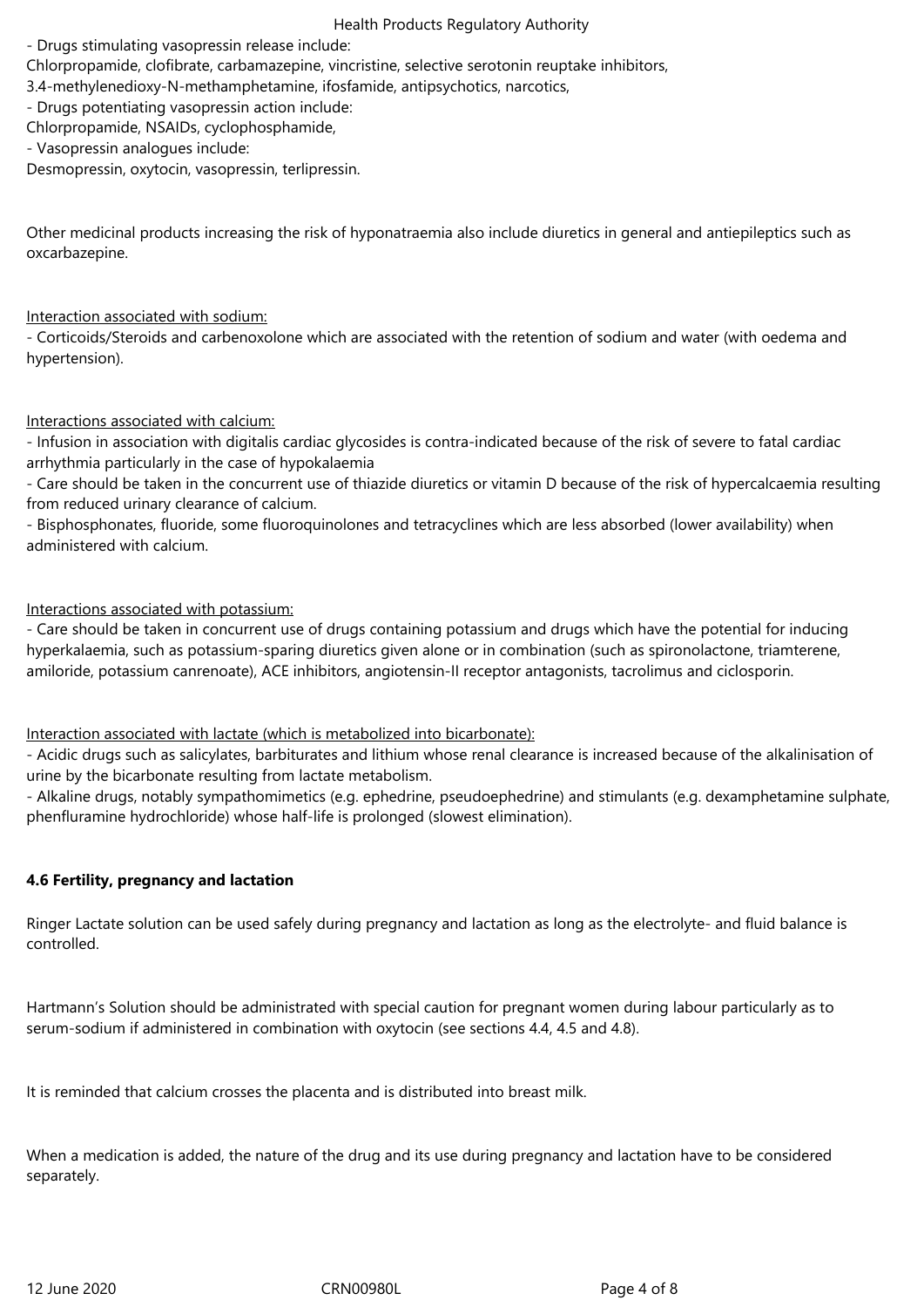# **4.7 Effects on ability to drive and use machines**

Not applicable.

# **4.8 Undesirable effects**

During administration of Ringer Lactate solution, the following undesirable effects have been reported as: - very common:

Allergic reactions or anaphylactic/anaphylactoid symptoms such as localized or generalized urticaria, skin rash & erythema and itching/pruritus; skin swelling, periobial facial and/or laryngeal oedema (Quincke's oedema). Nasal congestion, coughing, sneezing, bronchospasm and/or difficulty breathing.

- common: Chest tightness, chest pain, with tachycardia or bradycardia.

Pruritus has been reported to occur in about 10% of patients receiving Ringer Lactate.

Hyperhydration and heart failure are very common in patients with cardiac disorder or pulmonary oedema.

Electrolytes disturbances have been very commonly reported too.

Lactate infusions commonly induce feelings of anxiety, and a few cases of panic attack have been reported.

- frequency unkown :

Hospital acquired hyponatraemia\*

Acute hyponatraemic encephalopathy\*

\*Hospital acquired hyponatraemia may cause irreversible brain injury and death, due to development of acute hyponatraemic encephalopathy (see sections 4.2, 4.4 and 4.5).

Seizure may be precipitated by the alkalosis induced by lactate but this is uncommon.

Adverse reactions may be associated with the technique of administration including febrile response, infection at the site of injection, local pain or reaction, vein irritation, venous thrombosis or phlebitis extending from the site of injection, extravasation, and hypervolemia.

Adverse reactions may be associated to the medications added to the solution; the nature of the additive will determine the likelihood of any other undesirable effects.

In case of undesirable effect(s), the infusion must be discontinued.

Reporting of suspected adverse reactions

12 June 2020 CRN00980L Page 5 of 8 Reporting suspected adverse reactions after authorisation of the medicinal product is important. It allows continued monitoring of the benefit/risk balance of the medicinal product. Healthcare professionals are asked to report any suspected adverse reactions via: HPRA Pharmacovigilance Earlsfort Terrace IRL - Dublin 2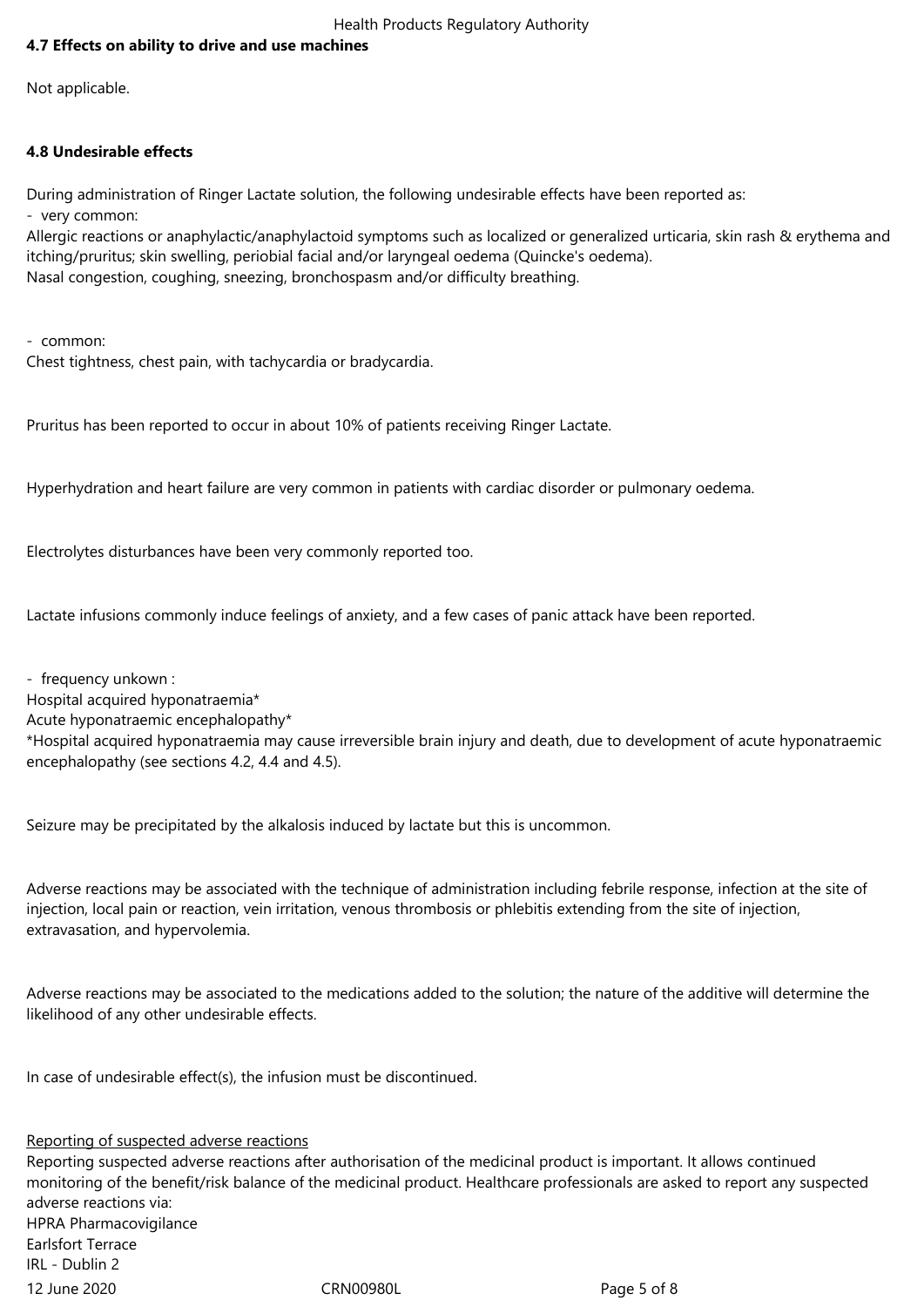Website: www.hpra.ie E-mail: medsafety@hpra.ie

### **4.9 Ov[erd](file://imbsrv-dmsprod/imbdocs9/001/015/191/medsafety@hpra.ie)[ose](file://imbsrv-dmsprod/imbdocs9/001/015/191/www.hpra.ie)**

Overuse or too fast administration may lead to water and sodium overload with a risk of oedema, particularly when there is a defective renal sodium excretion. In this case extra renal dialysis may be necessary.

Excessive administration of potassium may lead to the development of hyperkalaemia, especially in patients with renal impairment. Symptoms include paraesthesia of the extremities, muscle weakness, paralysis, cardiac arrhythmias, heart block, cardiac arrest, and mental confusion.

Excessive administration of calcium salts may lead to hypercalcemia. Symptoms of hypercalcemia may include anorexia, nausea, vomiting, constipation, abdominal pain, muscle weakness, mental disturbances, polydipsia, polyuria, nephrocalcinosis, renal calculi, and, in severe cases, cardiac arrhythmias and coma. Too rapid intravenous injection of calcium salts may also lead to many of the symptoms of hypercalcemia as well as to chalky taste, hot flushes, and peripheral vasodilatation. Mild asymptomatic hypercalcemia will usually resolve on stopping administration of calcium and other contributory drugs such as vitamin D. If hypercalcemia is severe, urgent treatment (such as loop diuretics, haemodialysis, calcitonin, bisphosphonates, trisodium edetate) is required.

Excessive administration of sodium lactate may lead to hypokalaemia and metabolic alkalosis, especially in patients with impaired renal function. Symptoms may include mood changes, tiredness, shortness of breath, muscle weakness, and irregular heartbeat. Muscle hypertonicity, twitching, and tetany may develop especially in hypocalcemic patients. Treatment of metabolic alkalosis associated with bicarbonate overdose consists mainly of appropriate correction of fluid and electrolyte balance. Replacement of calcium, chloride, and potassium may be of particular importance.

When overdose is related to medications added to the solution infused, the signs and symptoms of over infusion will be related to the nature of the additive being used. In the event of accidental over infusion, treatment should be discontinued and the patient should be observed for the appropriate signs and symptoms related to the drug administered. The relevant symptomatic and supportive measures should be provided as necessary.

### **5 PHARMACOLOGICAL PROPERTIES**

### **5.1 Pharmacodynamic properties**

Pharmacotherapeutic group: plasma substitutes and infusion solutions / electrolytes, ATC code: B05BB01 (B: blood and haemopoietic organs)

Ringer Lactate solution is an isotonic solution of electrolytes. The constituents of Ringer Lactate and their concentrations are designed to match those of plasma.

The pharmacodynamic properties of the solution are those of its constituents (sodium, potassium, calcium and chloride).

The main effect of Ringer Lactate is the expansion of the extracellular compartment including both the interstitial fluid and the intravascular fluid.

The lactate is metabolised into bicarbonate, mainly in the liver, and produces an alkalinising effect on the plasma.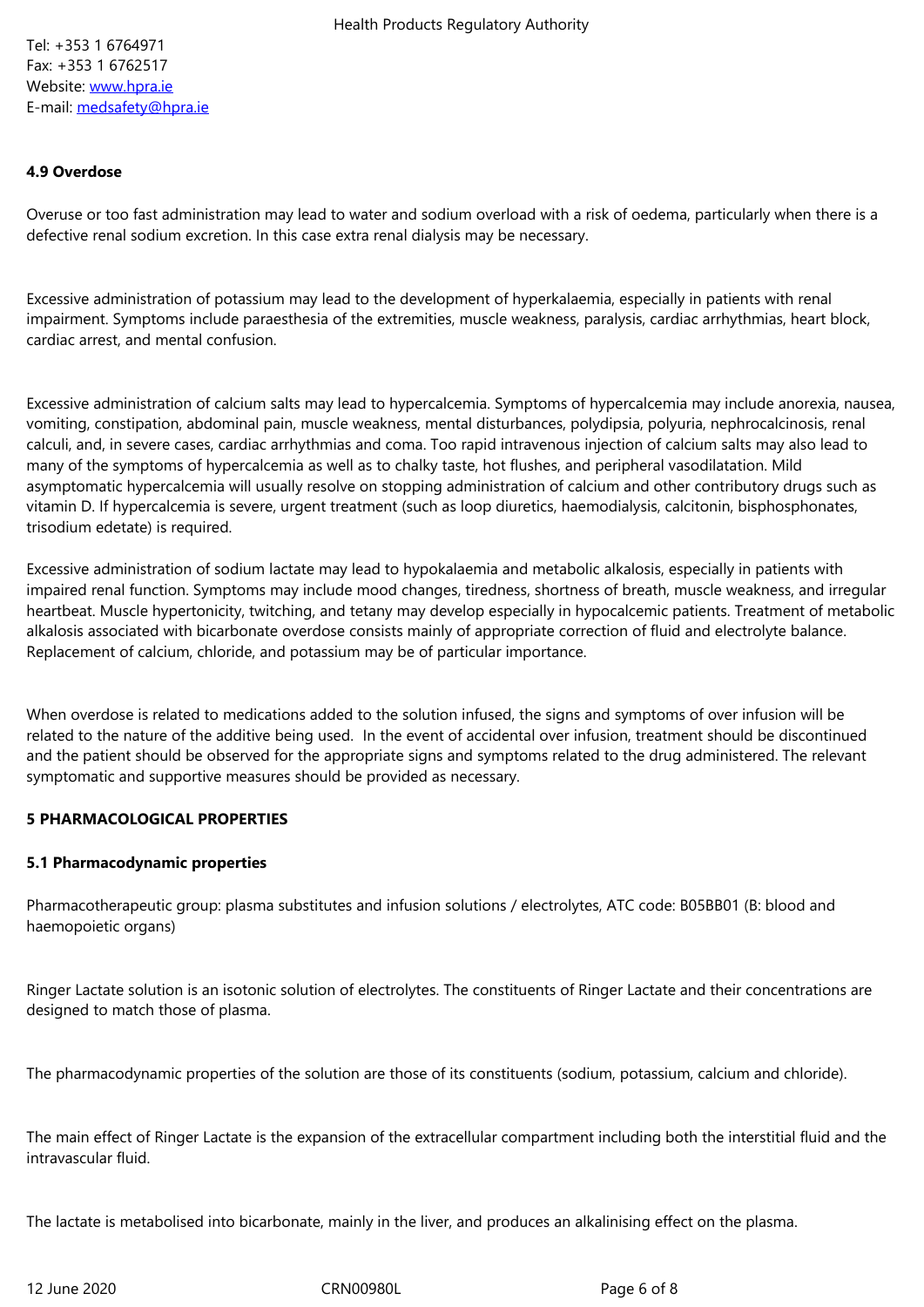In healthy volunteers receiving Ringer Lactate, central venous pressure changes were associated with a secretion of atrial natriuretic peptide.

In healthy volunteers, Ringer Lactate decreased serum osmolality, increased blood pH, and the time until first urination was shorter than that with normal saline.

There is no significant changes in glucagon, norepinephrine, epinephrine, blood glucose and insulin levels in aortic surgery patients receiving Ringer Lactate.

When medication is added to Ringer Lactate, the overall pharmacodynamics of the solution will depend on the nature of the drug used.

### **5.2 Pharmacokinetic properties**

The pharmacokinetic properties of the Ringer Lactate solution are those of the ions its composition includes (sodium, potassium, calcium and chloride).

Infusion of Ringer Lactate in normal hemodynamically stable adults does not increase circulating lactate concentrations.

The lactate in Ringer Lactate solution is metabolized by both oxidation and gluconeogenesis, predominantly in the liver, and bicarbonate is generated by both processes over 1-2 h.

When medication is added to Ringer Lactate, the overall pharmacokinetics of the solution will depend on the nature of the drug used.

### **5.3 Preclinical safety data**

Preclinical safety data of Ringer Lactate solution in animals are not relevant since its constituents are physiological components in animal and human plasma.

Toxic effects are not to be expected under the condition of clinical application.

### **6 PHARMACEUTICAL PARTICULARS**

### **6.1 List of excipients**

Water for Injections.

### **6.2 Incompatibilities**

In the absence of compatibility studies, this medicinal product must not be mixed with other medicinal products.

### **6.3 Shelf life**

2 years.

Use immediately on removal from overwrap.